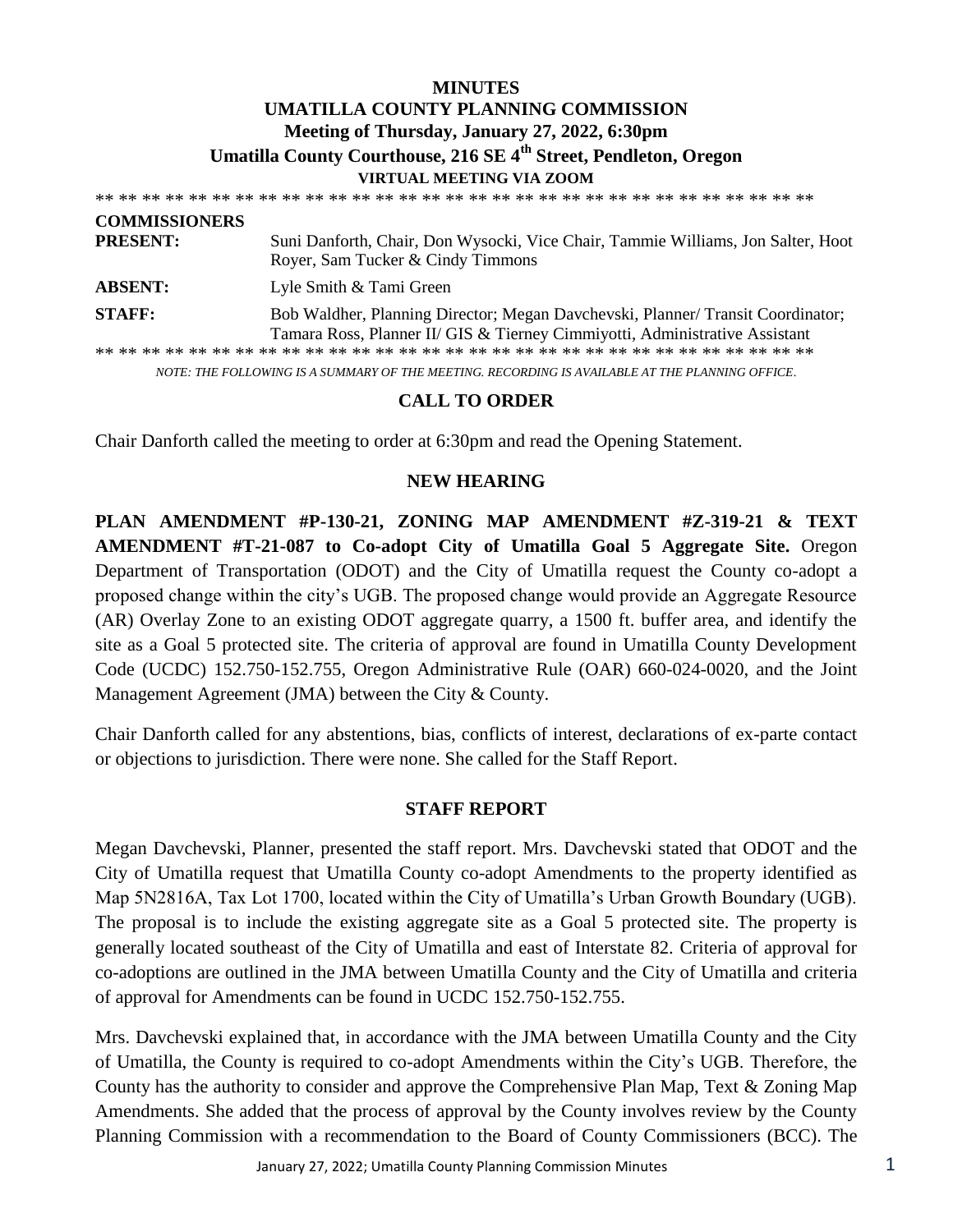BCC must also hold a public hearing to make a decision whether or not to adopt the proposed change to the UCDC. A public hearing before the BCC is scheduled for February 9, 2022 at 9am.

Mrs. Davchevski concluded that the Umatilla City Council approved the Amendment application at their December 7, 2021 meeting. Following County approval, the City will adopt an ordinance finalizing the Amendments and the County will be required to co-adopt the ordinance.

**Applicant Testimony:** Carla McLane, Consultant, Carla McLane Consulting LLC, 170 Van Buren Drive, Umatilla, Oregon, 97882. Ms. McLane indicated that she represents the applicant, ODOT. Also present on behalf of the applicant; Teresa Penninger, ODOT Planning Manager, Paul Howland, ODOT Assistant Manager & Michelle Wright, ODOT Geologist.

Ms. McLane stated that this site has been owned and operated by ODOT since 1951. She added that they consider this to be an active site which has been mined multiple times over the past 70 years. The property is located within the UGB and is in close proximity to Highway 730, Highway 395 and Interstate 82 which are all owned, operated and managed by ODOT. They believe this is a critical location and will provide material needed for use on future highway safety and improvement projects in the area.

Ms. McLane stated that this site meets the standards for quantity and quality. The mine contains a fair amount of both sand/gravel layers and basalt rock and samples indicate that all standards have been met. Additionally, they applied a 1,500 foot impact area to the site which contains two dwellings. The dwellings are quite old and were placed at a time that predates permitting history. One of the home sites was used as a poultry facility in the past and is now a storage facility. The home at that location is a residential/caretaker type unit associated with operation of the business. She added that there is a medical facility within the impact area, as well as the highway and freeway infrastructure.

Ms. McLane pointed out that this site is adjacent to another aggregate site owned and operated by Umatilla County, directly to the west. There is also a long operating private pit located directly to the southwest, toward the interstate, which is reaching the end of its mining life.

Ms. McLane stated that ODOT identified potential conflicts created by the mining operations including noise and dust. Dust will be mitigated, roads will be graveled and most blasting will occur in a hole which already exists, helping to mitigate noise. She pointed out that Umatilla County did not impose conditions because the JMA indicates that the City is responsible for enforcing conditions of approval, so the City determined which conditions were to be applied and included them as part of the City's approval process.

Ms. McLane stated that the City looked at County regulations to help guide them in the process of considering this matter. She explained that most aggregate pits are not located within city limits and as a result, they do not have a program to manage or protect aggregate resources. The City has agreed to the 1,500 foot impact area and made a decision to complete the protection process. The City also decided that development will be allowed, however any requests for future development within the impact area would require the owner to sign to a letter of agreement to demonstrate that they are aware of the aggregate operation.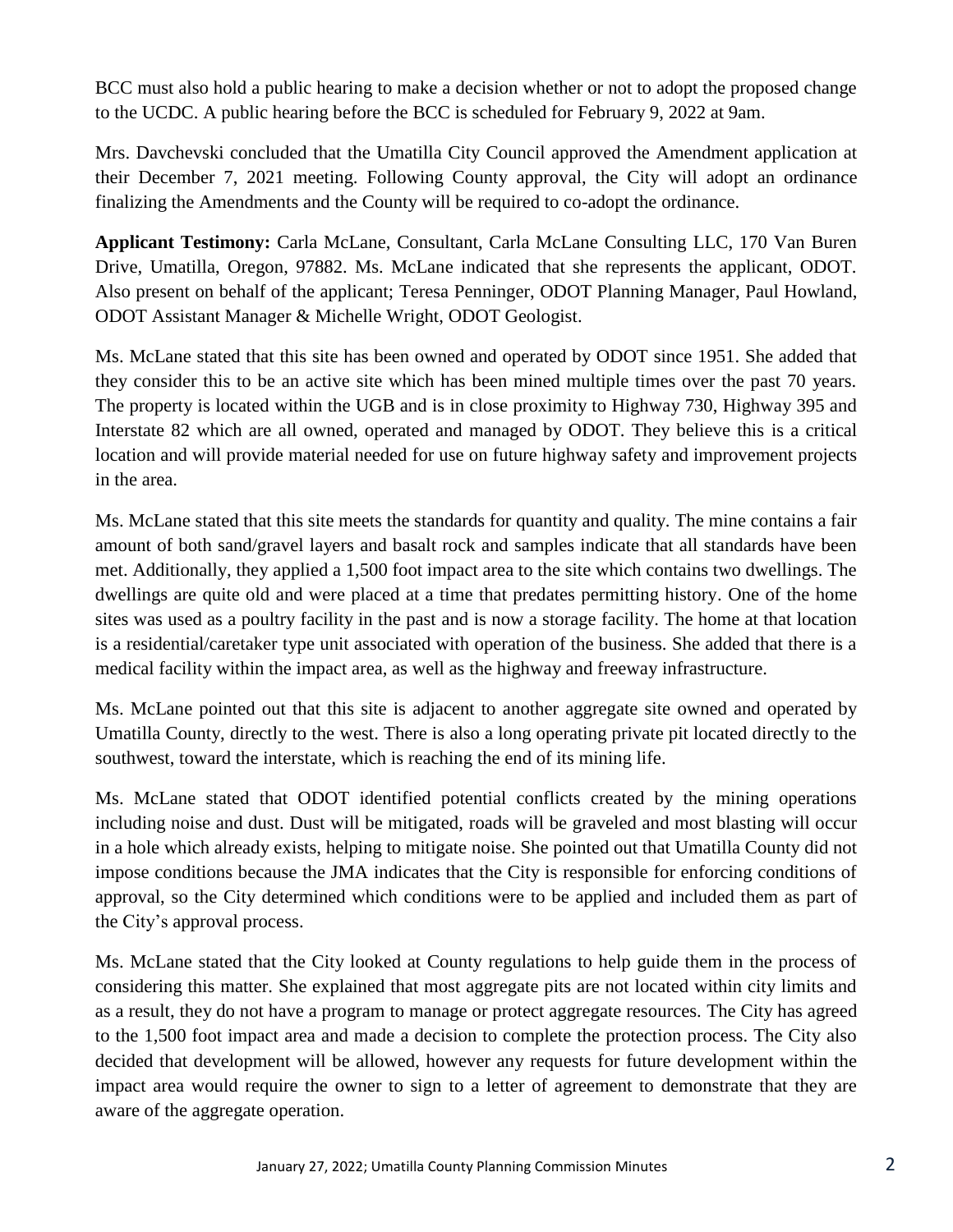Ms. McLane explained that this site is not farmland. This area has been determined to be urbanized for future uses. There is an abundance of utility infrastructure near this pit including the Bonneville Power Administration (BPA) Substation, PacifiCorp Substation and an easement for powerlines exist on this aggregate site, as well. In the future if the property were ever to be mined out, redevelopment will be similar to surrounding properties as they are being used in similar ways.

Commissioner Wysocki asked for a brief interpretation of the test result data provided in the Commissioner's packet on pages 37-39.

**Applicant Testimony:** Michelle Wright, ODOT Geologist, 3012 Island Avenue, La Grande, Oregon, 97850. Ms. Wright stated that they tested for parameters within their specifications including; hardness, soundness, degradation, abrasion and specific gravity. ODOT ran multiple samples then conducted a statistical analysis to compare those results to the engineering specifications to be sure they are able to produce everything from very clean chip seal aggregates to the production of embankment materials and sanding aggregates at the site.

Commissioner Wysocki asked Ms. Wright's professional opinion about the quality and quantity of the aggregate material available at this site. Ms. Wright stated that it is undoubtedly a very good source of aggregate material. She added that the site contains both river rock type aggregate, as well has hard rock basalt aggregate and both can be used for base materials and paving materials. Additionally, the junction of primary routes near this site makes it a key location.

# **Opponent Testimony:** None.

**Public Agencies:** Mrs. Davchevski read an email comment provided by [Jacob Foutz,](https://www.umatilla-city.org/directory-listing/jacob-foutz) Senior Planner, City of Umatilla Planning Department, 700 Sixth Street, Umatilla, Oregon, 97882.

"Good afternoon, Megan. Thank you for providing us the opportunity to comment. The City of Umatilla Planning Department is supportive of the Umatilla County Planning Commission's approval of #P-130-21, #Z-319-21  $&$  #T-21-087. Upon approval of these applications and co-adoption by the Umatilla County Planning Commission and Board of County Commissioners, the City of Umatilla City Council will process the associated ordinance. Thank you."

**Applicant Rebuttal:** Carla McLane, Consultant, Carla McLane Consulting LLC, 170 Van Buren Drive, Umatilla, Oregon, 97882. Ms. McLane added that ODOT worked cooperatively with the Department of Land Conservation and Development (DLCD), and they support this request.

Chair Danforth added the email from [Jacob Foutz,](https://www.umatilla-city.org/directory-listing/jacob-foutz) Senior Planner, City of Umatilla Planning Department into the record and closed the hearing for deliberation.

# **DELIBERATION**

Commissioner Tucker made a motion to recommend approval of the Text Amendment #T-21-087, Plan Amendment #P-130-21 & Zone Map Amendment #Z-319-21 to Co-adopt the City of Umatilla Goal 5 Aggregate Site to the Board of County Commissioners. Commissioner Wysocki seconded the motion. Motion passed with a vote of 7:0.